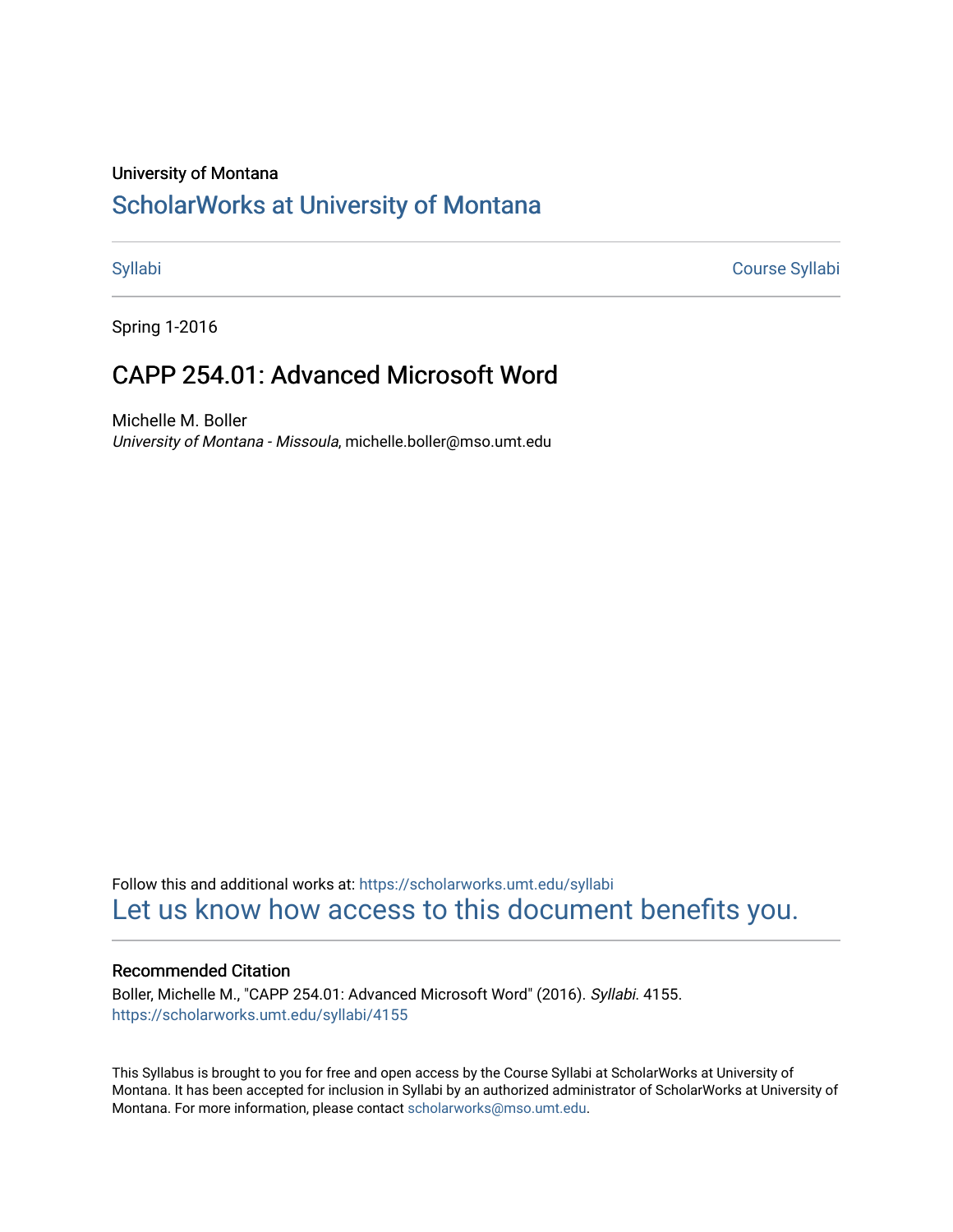### **THE UNIVERSITY OF MONTANA MISSOULA COLLEGE OF TECHNOLOGY BUSINESS TECHNOLOGY DEPARTMENT**

#### **COURSE SYLLABUS**

  COURSE NUMBER AND TITLE: *CAPP 254‐SP16‐Boller, ADVANCED MS WORD* **Spring 2016**  $\sim$  3 E-MAIL:  $AD11E$ DATE REVISED: SEMESTER CREDITS: 3 PREREQUISITES: CAPP 154 FACULTY: Michelle Boller E‐MAIL**:** michelle.boller@umontana.edu PHONE: 243‐7877 OFFICE: OFFICE HOURS: Monday, Wednesday Friday 10-11

#### COURSE DESCRIPTION:

Analysis of the concepts of advanced word processing document production underlying mastery of the software. Business-related application projects utilizing critical thinking are included. A speed and timing component to increase skills essential for employment will be a portion of this course.

# STUDENT PERFORMANCE OUTCOMES:

Upon completion of this course, the student will be able to:

- 1. Apply and use attributes in advanced tables, advanced charts, macro feature commands, and hyperlinks.
- 2. Perform advanced file management tasks including creating multiple directories, deleting, renaming, copying and moving files using the Windows environment.
- 3. Create master documents and make revisions, additions and deletions to the master documents.
- 4. Perform advanced desktop publishing techniques and concepts.
- 5. Use the ruler bar to create and set left, right, center, and decimal tabs.
- 6. Apply advanced document production skills in business simulation projects.

### REQUIRED TEXTS AND MATERIALS:

 *SBI Advanced Word Processing Simulation,* Second Edition by Ambrose and Jones. Thomson Southwestern: 2005 Microsoft Office Certification Prep and Test Voucher with 1 Retake (Will provide Info)

## STUDENT PERFORMANCE ASSESSMENT METHODS AND GRADING PROCEDURES:

| Production work                     | 70 % |
|-------------------------------------|------|
| Microsoft Office Cert. Exam         | 10\% |
| <b>Microsoft Certification Prep</b> | 10%  |
| Attendance                          | 10\% |